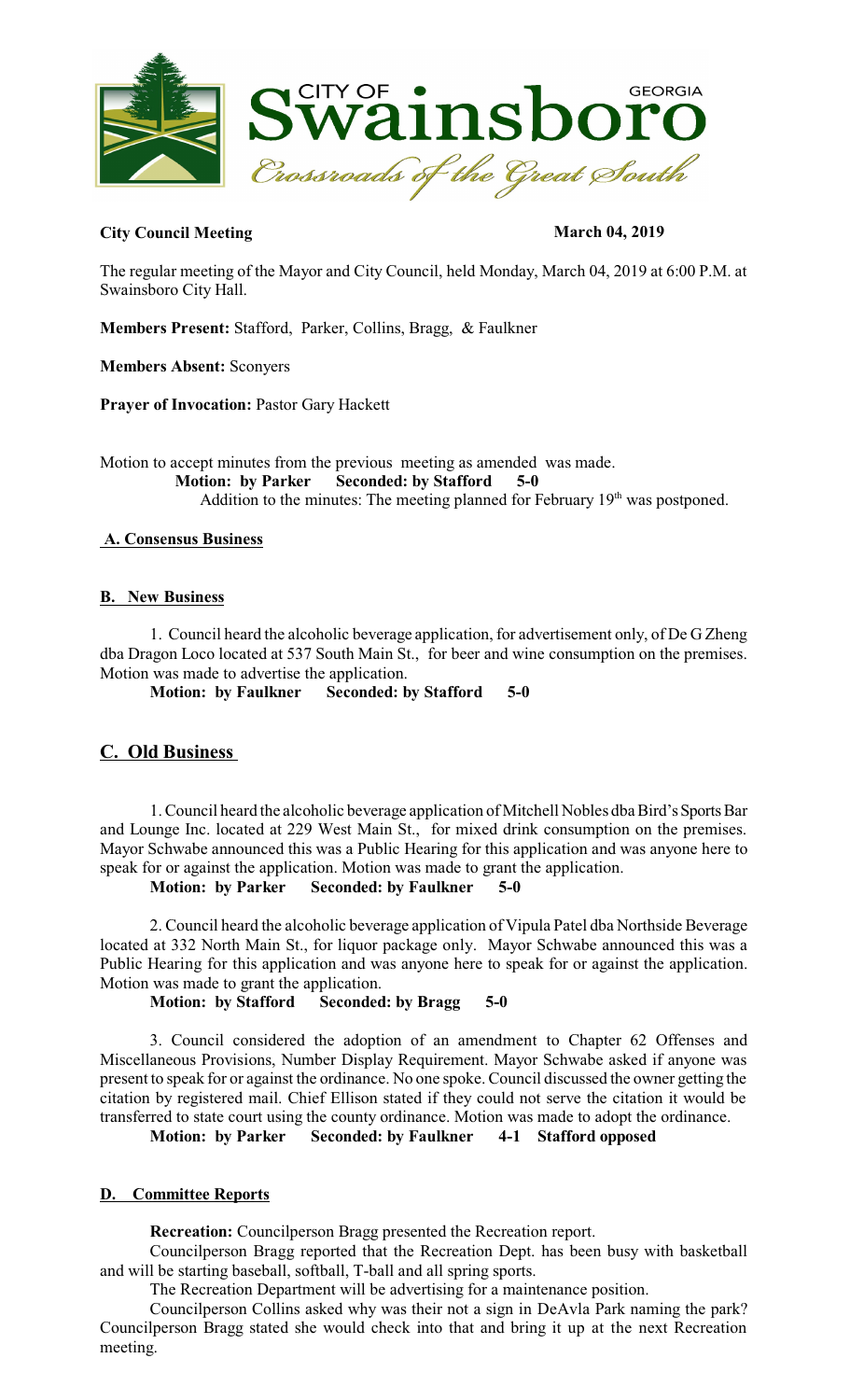#### **Water and Waste Water:** Councilperson Sconyers was absent.

**Police**: Councilperson Faulkner reported the Police Personnel Committee had met and interviewed a candidate to fill the vacant Police Officer position. The Committee was recommending Mauricio Cox a certified Police Officer for hire. Motion was made to take the recommendation of the committee and hire Officer Cox.

#### **Motion: by Faulkner Seconded: by Parker 5-0**

Councilperson Faulkner reported that with the recent crime activities at Latitude 105 the Police Department has been keeping an extra close eye on that establishment. Chief Ellison stated he had met with the owner and shared his concerns. Fire Chief Strobridge stated that they have answered many calls to that address and found unsafe conditions. He has met with the supervisor of the facility and those are being addressed. Councilperson Faulkner suggested a letter from the Mayor be sent to the owner expressing the concerns of council as well.

**Fire:** Councilperson Parker reported everything routine. Councilperson Parker stated the fire-fighter position would be advertised for two more weeks.

Chief Strobridge stated that the department would be checked next week by Standards and Training. He informed council the department is ready for that inspection.

### **Administrative:** Councilperson Collins reported everything routine.

Administrator Lawson asked permission to bid the 2018 and 2019 LMIG projects. He stated the City of Twin City would like to join with Swainsboro in the bid process and include their roads in the bid. This would increase the amount of paving and hopefully get a better price on the job. Motion was made to proceed with the bid process.

### **Motion: by Stafford Seconded: by Parker 5-0**

Administrator Lawson read a request from Joe Tarantino requesting that Roger Shaw St., from Main St to Green St., be closed on March 28<sup>th</sup> from 7:00 to 10:00 pm for a bike night charity fund-raiser. This would be a fund-raiser for the Animal Shelter. Motion was made to grant the request.

#### **Motion: by Parker Seconded: by Stafford 5-0**

**Public Works**: Councilperson Stafford gave the report from Jacobs.

Administrator Lawson presented a bid from Southern Landscape to maintain the islands in town. The bid was rejected by council and asked to rebid.

Mayor Schwabe talked about all of the trash in the town. He stated it is as bad as it has ever been. He would like to have a city wide clean up day on April 20, 2019. This Saturday citizens could bring trash to a certain location for disposal. There will be prizes and incentive for the clean up day.

#### **Airport:** No Report

#### **Executive**: No Report

**Downtown Development**: Councilperson Stafford thanked DDA Director Lynn Brinson for her work on the Dixie Theater Project and reported the project had received a donation in memory of Pete Leonard from his classmates.

#### **Building Inspection:** No Report

 **Mayor**: Mayor Schwabe stated he had received a lot of complaints about dogs running loose in town. He asked the local media to reiterate to all citizens that the city has a leash law and it will be enforced.

An Executive Session was called for by Mayor Schwabe to discuss a real-estate issue.

Motion was made to enter into Executive Session **Motion: by Stafford Seconded: by Bragg 5-0**